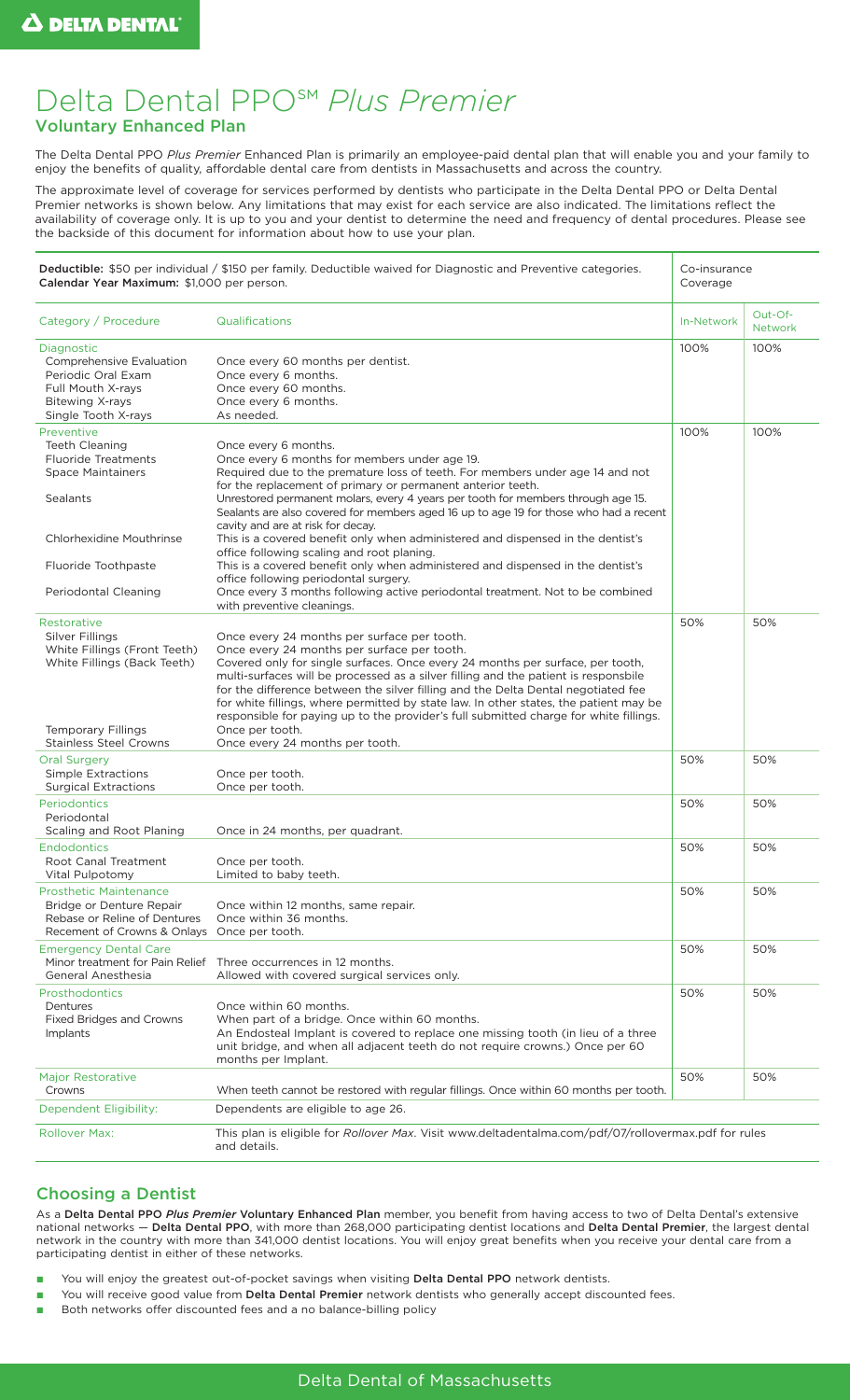# Choosing a Dentist cont'd...

If you choose to receive services from a non-participating dentist, you will have higher out-of-pocket costs as the Delta Dental contract rates and no balance-billing policy do not apply.

Delta Dental members can also take advantage of expanded discounts on many covered services, even after they have used up their benefit dollars, visit limits and other situations. Get the details at http://deltadentalma.com/members/discounts-on-coveredservices/.

Visit www.deltadentalma.com to find a participating dentist in your area.

## Identification Cards

Two identification cards from Delta Dental will be mailed to your home shortly after your enrollment. Both cards are issued in the subscriber's name, but can be used by everyone covered under the Delta Dental PPO *Plus Premier* Enhanced Plan. Simply provide your dentist with the information that is printed on your ID card at your next dental office visit.

### The Claims Process for Delta Dental PPO or Delta Dental Premier Participating Dentists

- Simply provide your dentist with the information that is printed on your ID card.
- The dentist will submit your claim and be paid directly by Delta Dental.
- If you have a patient responsibility, Delta Dental will send you an Explanation of Benefits (EOB) detailing what Delta Dental paid the dentist under your plan's coverage and your remaining patient balance, which you pay directly to the dentist.
- You are responsible for any co-payments and deductibles.
- If you receive a treatment that is not covered under your plan, you may be billed at the dentist's normal rate rather than Delta Dental's contracted rate. To avoid any unexpected out-of-pocket expenses, we recommend that you visit Delta Dental's website at www.deltadentalma.com or call Customer Service at 1-800-872-0500 to determine your remaining benefits.

# About Non-Participating Dentists and Out-of-Network Coverage

Your Delta Dental PPO *Plus Premier* Enhanced Plan provides coverage for services received from dentists who don't participate in the Delta Dental PPO or Delta Dental Premier networks. However, your out-of-pocket expenses may be more.

Delta Dental's payment for services received from non-participating dentists is based on either the dentist's fee or the maximum plan allowance for non-participating dentists, whichever is lower. If you utilize the services of a non-participating dentist whose fees are higher than the maximum plan allowance, you will be responsible for the difference between Delta Dental's payment and the dentist's total submitted charges.

### The Claims Process for Non-Participating **Dentists**

- Simply provide your dentist with the information that is printed on your ID card. Your dentist will collect his/her fees directly from you.
- Delta Dental will reimburse you based on a claim form that you submit to: Delta Dental, P.O. Box 2907, Milwaukee, WI 53201-2907.
- You are responsible for paying any deductibles or co-payments as well as the difference between what Delta Dental pays and what the dentist charges.

#### Coordination of Benefits

If your family is covered by more than one dental plan (or a medical plan that offers dental coverage), Delta Dental will coordinate benefits with the other carrier. In determining coverage, total payments from both carriers cannot exceed the allowable charge for service. If you have a question about Coordination of Benefits (COB), please contact our Customer Service Department at 1-800-872-0500.

### Other Claims Information

- All claims must be submitted within one year.
- Ask your dentist to submit a "pre-treatment estimate" to Delta Dental for any procedure that exceeds \$300. This

will enable us to help you estimate any out-of-pocket expenses you may incur.

- If you receive a treatment that is not covered under your plan, you may be billed at the dentist's normal rate rather than Delta Dental's negotiated rate. To avoid any unexpected out-of-pocket expenses, we recommend that you visit Delta Dental's website at www.deltadentalma.com or call Customer Service at 1-800-872-0500 to determine your remaining benefits.
- If a claim is denied, you can request an appeal by writing to Delta Dental within 180 days of receiving notice on the claim. Appeals should be sent to: Delta Dental of Massachusetts, P.O. Box 2907, Milwaukee, WI 53201-2907.
- Under your plan's subrogation clause, you may be required to reimburse Delta Dental for claim payments if you also receive payment from a third party who is held liable for an injury that required the dental care.

# Where To Get More Information

If you have further questions, please contact Delta Dental's Customer Service department at 1-800-872-0500.

At your request, Interpreter and translation services related to administrative procedures are available to you or a covered family member.

خدمات ترجمة فورية/ترجمة في حالة طلبكم نقوم بتوفير مترجمين وخدمات ترجمة تتعلق بالإجراءات الإدارية.

#### អុកបកប្រែ បកិច្ចការបកប្រែ

### បើអ្នកស្នើឱ្យមានអ្នកបកប្រែ និងកិច្ចការបកប្រែ ដែលជាប់ទាក់ទងទៅនឹង វិធីចាត់ចែងការ យើងមានផ្តល់ជួន ។

翻譯服務

如果您提出要求,我們可以為您提供相關的行政禮節的翻譯服務。

Services de traduction et d'interprétariat. Les services de traduction et d'interprétariat en connexion avec les procédures administratives sont disponibles sur demande.

Услуги устного/письменного перевода.

По Вашему требованию будут предоставлены услуги устного и письменного перевода, связанные с административными процедурами.

Sèvis Entèprèt ak TradiskyonSi w mande sèvis entèprèt ak tradiksyon pou prosede administratif, nap mete yo a dispozisyon ou.

Servizi di interpretariato e traduzioneA richiesta, sono disponibili servizi di interpretariato e traduzione relazionati con pratiche amministrative.

#### ບໍລິການແປພາສາ ແລະ ນາຍພາສາ

ຕາມທີ່ທ່ານຂໍມາ, ພວກເຮົາມີບໍລິການນາຍ ແປພາສາ ແລະ ການແປພາສາທີ່ກ່າວກັບຂັ້ນຕອນການບໍລິຫານໃຫ້ທ່ານແລະ ສມາຊິກໃນຄອບຄົວຂອງທ່ານ

Servicos de tradutor(a)/interprete Se assim o solicitar, estao disponiveis servicos de traducao e interpretacao para os procedimentos administrativos.

#### Υπηρεσίες Διερμηνέα/Μεταφραστή

Μετά από αίτησή σας, υπηρεσίες διερμηνέα και μεταφραστή σχετικά με διοικητικές διαδικασίες είναι στη διάθεσή σας.

Servicios de interpretación/traducción Si usted lo solicita, se encuentran a su disposición servicios de interpretación y traducción para asistirle en procedimientos administrativos.

 $\boldsymbol{\Delta}$  delta dental $\tilde{ }$ 

Your Plan is Administered by: Delta Dental of Massachusetts (800) 872-0500 www.deltadentalma.com

465 Medford Street Boston, MA 02129

An Independent Licensee of the Delta Dental Plans Association. ® Registered Marks of the Delta Dental Plans Association. ©2017 DSM. Current Dental Terminology ©2017 American Dental Association. All Rights Reserved.